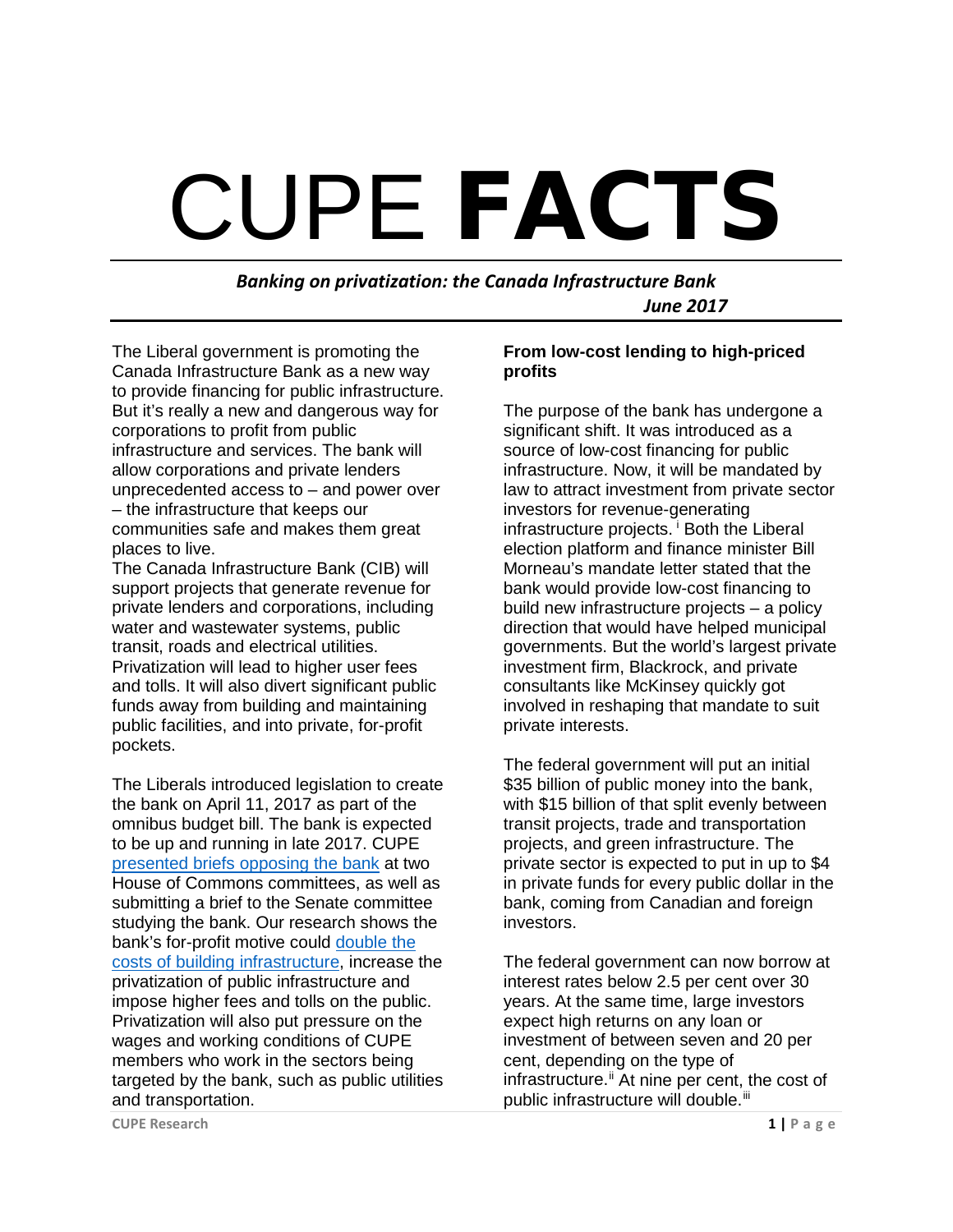There are [other options](https://www.policyalternatives.ca/newsroom/news-releases/private-financing-infrastructure-bank-could-double-cost-infrastructure) for funding infrastructure. The government could follow through on its original proposal to create a bank with low-cost financing, drawing on the experience of existing federal banks that provide loans, financing and credit for entrepreneurs and exporters.

## **Paying more through tolls and user fees**

The CIB will invest in projects that generate revenue through user fees or tolls. This means the public will be paying more for transit fares, tolls on roads and bridges and fees for public utilities like water and electricity.

Tolls and user fees are regressive, which means lower and middle-income earners pay a larger share of their income for these fees than higher-income people. This move will shift infrastructure costs away from our tax system, where individuals contribute based on their income level, to fees and tolls that most affect those who can least afford to contribute – lower-income and working-class people.

A government memo recognizes the problems with higher-cost private finance: "Financing mechanisms can increase the cost of infrastructure with potential for debt to be serviced either by the tax payer / user."[iv](#page-3-3) We will all pay for increased infrastructure costs through higher user fees and tolls, higher government debt payments which lead to fewer infrastructure projects overall, or our municipal or provincial governments who pay subsidies to private corporations for decades-long maintenance and operations contracts.

A finance department document notes, "Typically, user fees are regarded as regressive since the same fee is charged to all users regardless of their income."  $\vee$  $\vee$  $\vee$  The regressive nature of user fees on roads would be particularly severe in areas with fewer alternative methods of transportation.

## **Promoting privatization**

The Canada Infrastructure Bank could lead to privatization of airports, ports, public transit systems, highways and bridges, water and wastewater systems and hydroelectric grids. Our public facilities could be privatized through public-private partnerships, or by being fully or partly sold to private investors. The CIB was developed with [one-sided advice](https://cupe.ca/documents-expose-dangers-liberal-privatization-bank) from the same investors, including pension funds, that will profit from it.

The CIB takes privatization a dramatic step further by privatizing how infrastructure projects are developed. Private investors will be able to pitch infrastructure projects to the bank through unsolicited bids. Private investors will also be able to design major infrastructure projects from the ground up, taking over an important role that's best played by the public sector.

These infrastructure projects will likely be tailored to profit the private investors, not the public interest. This is an unprecedented power shift that will affect how all future infrastructure in our country is designed and planned. The privately-designed \$6 billion [Réseau électrique métropolitain](https://cupe.ca/montreal-p3-light-rail-new-analysis-shows-public-will-pay-private-profits) (REM) light rail project in Montreal provides a first glimpse at the dangers of allowing profit to drive the development of public infrastructure. The project is being proposed by the infrastructure arm of the Caisse de dépôt et placement du Québec, which manages the funds of the Quebec Pension Plan and other public pension funds. Decisions about the route, technology and compatibility with existing transit lines are driven by what suits the profit interests of the Caisse and private developers.

# **Threatening transparency and accountability**

The bank is being set up as a federal crown corporation. It will have many transparency and accountability gaps that limit the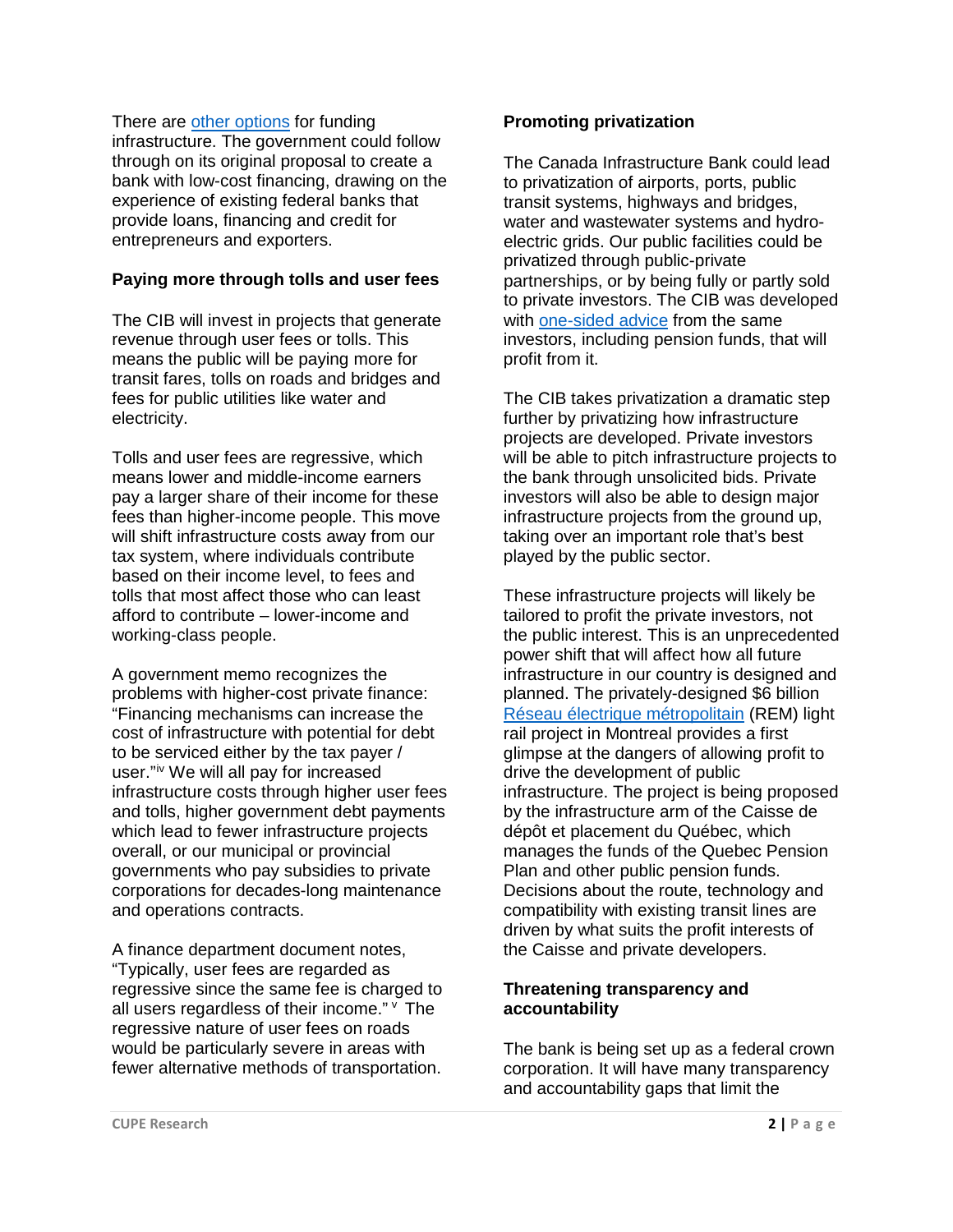public's right to see and influence decisionmaking on infrastructure investment. The CIB will be subject to audits at a lower standard and with less transparency than the Auditor General has over direct government departments, despite the \$35 billion in public funding to establish the bank, and the bank's influence over public infrastructure. The Auditor General may not be able to review specific projects to judge whether they provide value for money to the public.

The legislation creating the bank says all information about project advocates or private sector investors must be kept secret, except in exceptional circumstances. The bank would already be covered by Access to Information legislation, which excludes access to documents based on commercial confidentiality, economic interest of government or policy advice. Additional exemptions in the *Canada Infrastructure Bank Act* make it clear the government wants its privatization projects to remain secret.

Municipal, provincial and federal government representatives are explicitly barred from appointment to the board of directors. It is likely the majority of the board and the CEO will be from the finance and banking sectors, the very sectors that will profit from the CIB.

### **Not for sale**

The money available through the CIB is not "free money." It comes at a very high price, and it must be paid back. The only reason large-scale investors like pension and hedge funds invest in public infrastructure is to make a profit. We will pay more for the critical infrastructure communities need through the new privatization bank. At the same time, private corporations will have unprecedented control over vital public facilities.

Our transit, our roads, and our water systems are not for sale.

Canadians need a federal plan that protects public infrastructure – instead of selling it off and hiking fees and tolls. CUPE is calling for the Liberals to keep their election promise of low-cost loans to cities and towns. Check out CUPE's [recommendations](https://cupe.ca/scrap-bank-privatization-build-infrastructure-canadians) for an infrastructure bank in the public interest. Let's rebuild our water systems, roads and bridges with low-cost public borrowing. And let's keep our infrastructure public – for us and for future generations. This fact sheet and other CUPE resources on financing public infrastructure are at

cupe.ca/not-for-sale.